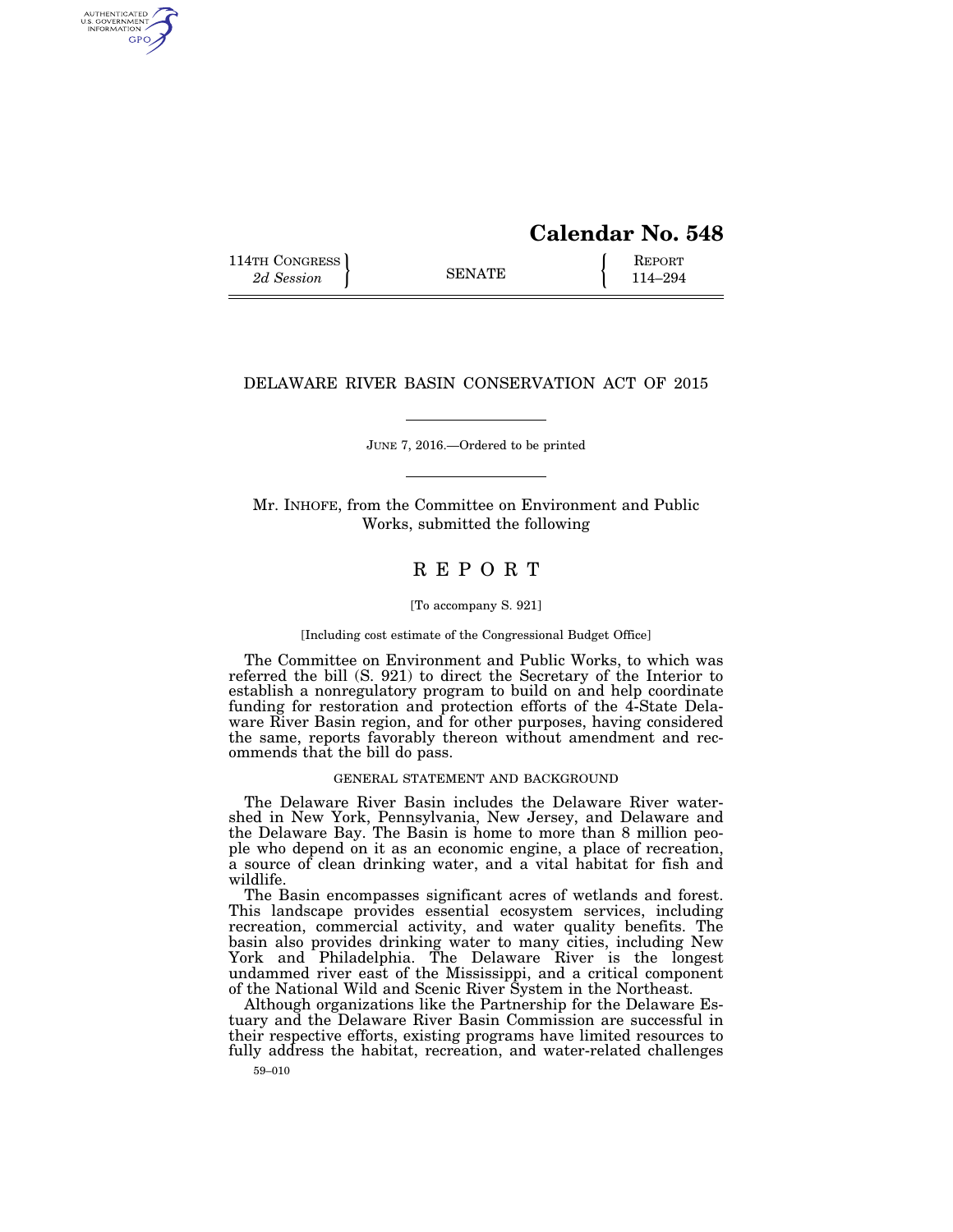in the entire Basin in a fully coordinated manner. In addition to current Basin funding and programs, a basin-wide program would bolster restoration and conservation in the region through strategic grant-making and more coordinated implementation of existing funding mechanisms at the Federal, regional, State, and local level.

The Delaware River Basin Conservation Act of 2015 requires the Secretary of the Interior to establish the Delaware River Basin Restoration Program (Program) within the U.S. Fish and Wildlife Service (Service). In establishing the Program, the Director of the Service is required to draw on existing management plans and work in consultation with existing organizations in the basin to identify, prioritize, and implement restoration and protection activities in the entire Basin and adopt a basin-wide strategy for implementation of the Program.

The primary purpose of the Program is to develop and implement a coordinated approach to sustain and enhance habitat, water quality and water management improvements in the Delaware River basin. The bill authorizes a competitive matching grant program to carry out high priority projects and requires the Director to provide for additional technical assistance to support on-the-ground projects. The Act also requires consultation with other Federal Agencies, States, and other public agencies and organizations involved in planning and implementation of conservation strategies in the Basin.

#### OBJECTIVES OF THE LEGISLATION

The Delaware River Basin Conservation Act of 2015 (S. 921) requires the Secretary of the Interior acting through the Director of the U.S. Fish and Wildlife Service to establish the Delaware River Basin Restoration Program and to provide grants and technical assistance to carry out the purposes of the Program.

#### SECTION-BY-SECTION ANALYSIS

# *Section 1. Short title*

Section 1 states that the Act may be cited as the 'Delaware River Basin Conservation Act of 2015'.

#### *Section 2. Findings*

Section 2 includes findings regarding the Delaware River Basin and the need for restoration of this basin.

#### *Section 3. Definitions*

Section 3 includes definitions for terms used in the Act.

#### *Section 4. Program establishment*

Section 4 directs the Secretary of the Interior acting through the Director of the Fish and Wildlife Service (Secretary) to establish a Delaware River Basin restoration program within 180 days. In carrying out the program, the Secretary shall draw on existing and new management plans for the Basin and work in consultation with applicable management entities; adopt a basin-wide strategy to support implementation of a shared set of restoration and protection activities and support cost-effective and measurable con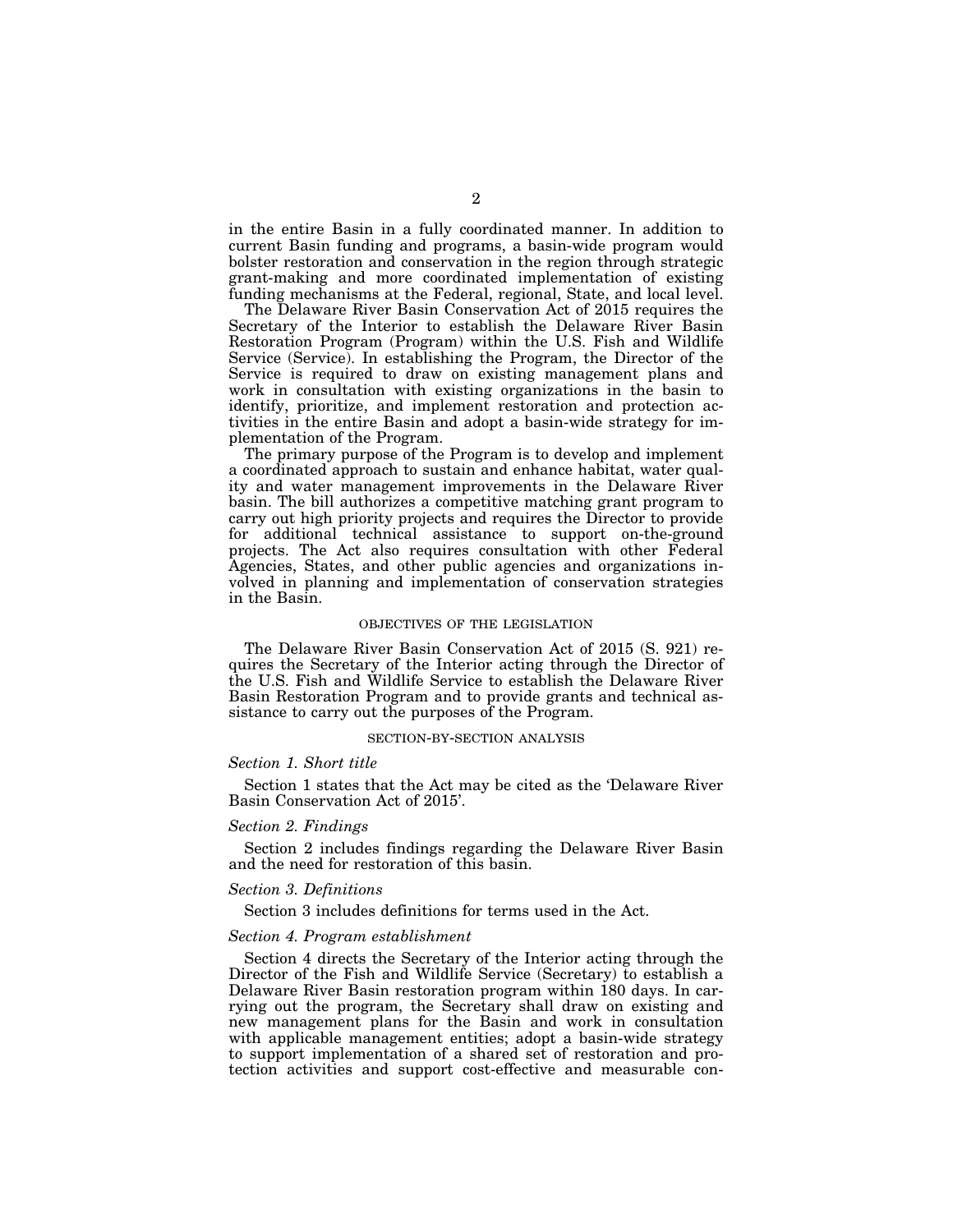servation efforts; establish a grant program; and provide technical assistance.

In carrying out the program, the Secretary is also directed to consult with the heads of relevant Federal agencies, the Governors of the Basin States, the Partnership for the Delaware Estuary, the Delaware River Basin Commission, the fish and wildlife joint venture partnerships, and other public agencies and organizations involved in conservation of the basin.

Section 4 lists the purposes of the program, which include coordinating restoration and protection activities, carrying out coordinated restoration and protection activities, and providing competitive grants for technical assistance.

## *Section 5. Grants and assistance*

Section 5 directs the Secretary to establish a Delaware River Basin restoration grant program to provide competitive matching grants of varying amounts to carry out the purposes of the Program. This section requires that grants accomplish one or more listed activities, including restoration and protection of fish and wildlife species and their habitats, improvement or protection of water quality, improvement of the management of water volume and mitigation of flood damage to support the ecological needs of fish and wildlife, actions identified in the basin-wide strategy developed pursuant to Section 4, and restoration and protection activities with multiple benefits in the Basin.

Section 5 establishes that the Federal cost-share of any grant shall not exceed 50 percent of the total cost of the activity funded. Non-Federal costs can be provided in cash or in-kind contribution of services or materials.

Section 5 authorizes the Secretary to enter into an agreement with the National Fish and Wildlife Foundation or other similar organizations to manage the grant program. Any organization selected to manage the grant program shall receive amounts to carry out this section at the beginning of each fiscal year, shall invest and reinvest those amounts for the benefit of the program, and shall administer the program in accordance with this Act.

#### *Section 6. Annual reports*

Not later than 180 days after the date of enactment and annually thereafter, the Secretary must submit a report to Congress on the implementation of the Act, including a description of each project that has received funding under the Act.

## *Section 7. Authorization of appropriations*

This section authorizes \$5 million for each of fiscal years 2016 through 2021 to carry out this Act. Seventy-five percent of any amount made available to the Secretary to carry out the Act must be used to carry out the grant program and to prove technical assistance.

#### LEGISLATIVE HISTORY

S. 921 was introduced by Sen. Carper on April 14, 2015. The bill has 6 co-sponsors. The bill was received, read twice and referred to the Committee on Environment and Public Works.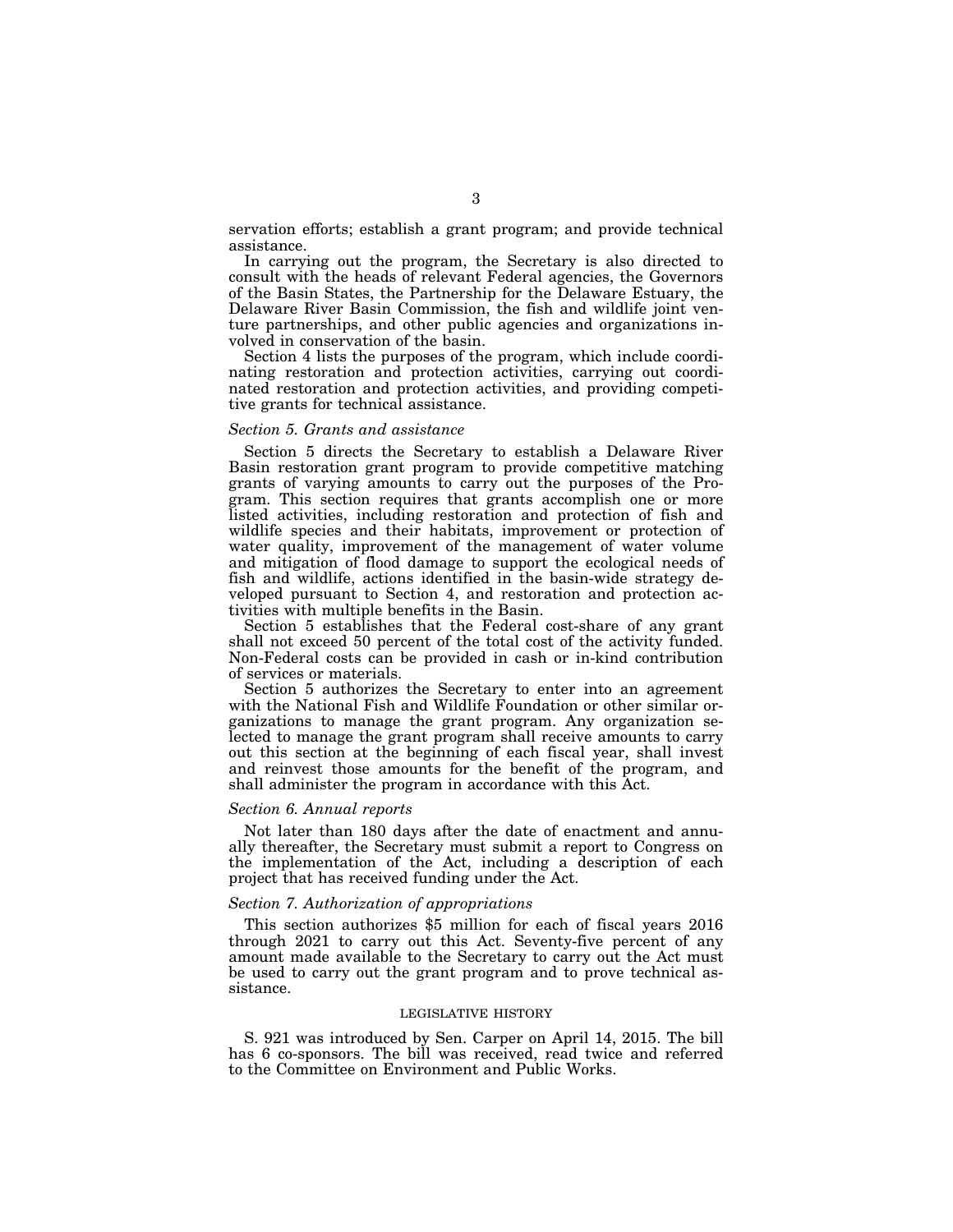On May 18, 2016, the Full Committee met to consider a number of bills including S. 921 and reported the bill favorably.

# **HEARINGS**

In the 112th Congress, on April 24, 2012, the Subcommittee on Water and Wildlife held a legislative hearing to consider a number of items, including a previous version of S. 921.

# ROLLCALL VOTES

The Committee on Environment and Public Works met to consider S. 921 on May 18, 2016. The bill was ordered to be reported favorably by voice vote. No rollcall votes were taken on this bill.

# REGULATORY IMPACT STATEMENT

In compliance with section 11(b) of rule XXVI of the Standing Rules of the Senate, the committee finds that S. 921 does not create any additional regulatory burdens, nor will it cause any adverse impact on the personal privacy of individuals.

#### MANDATES ASSESSMENT

In compliance with the Unfunded Mandates Reform Act of 1995 (Public Law 104–4), the committee notes that the Congressional Budget Office (CBO) has found, "S. 921 contains no intergovernmental or private-sector mandates as defined in UMRA and would benefit state and local governments, as well as public institutions of higher education, by authorizing grants and technical assistance to support restoration activities in the Delaware River Basin.''

# COST OF LEGISLATION

Section 403 of the Congressional Budget and Impoundment Control Act requires that a statement of the cost of the reported bill, prepared by the Congressional Budget Office, be included in the report. That statement follows:

JUNE 10, 2016.

Hon. JIM INHOFE,

*Chairman, Committee on Environment and Public Works, U.S. Senate, Washington, DC.* 

DEAR MR. CHAIRMAN: The Congressional Budget Office has prepared the enclosed cost estimate for S. 921, the Delaware River Basin Conservation Act of 2015.

If you wish further details on this estimate, we will be pleased to provide them. The CBO staff contact is Jeff LaFave.

Sincerely,

KEITH HALL*.* 

# Enclosure.

# *S. 921—Delaware River Basin Conservation Act of 2015*

Summary: S. 921 would authorize the appropriation of \$5 million a year through 2021 for a program to restore the Delaware River Basin. Assuming appropriation of the authorized amounts, CBO estimates that implementing the bill would cost \$24 million over the 2017–2021 period and \$1 million after 2021. Enacting the legisla